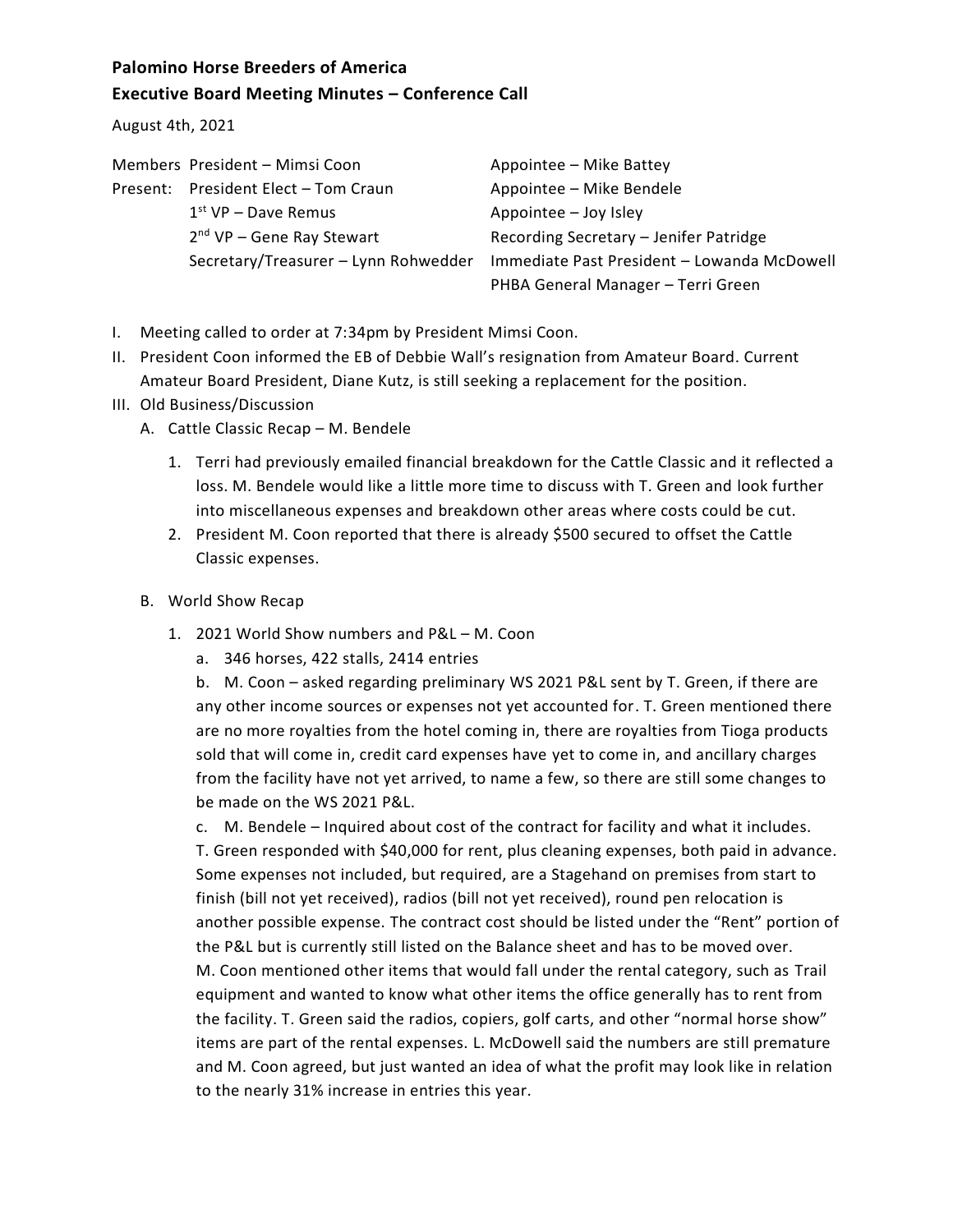2. EB World Show Observations - Pres. M. Coon requested to know in which areas the EB saw positives changes to this year's WS and any areas in need of improved that were noticed.

a. M. Coon enjoyed having media come out. She gave 2 radio interviews and 1 television interview, which was all great local exposure for PHBA, along with the reception.

b. L. Rohwedder was pleased with the increase in participants and the positive atmosphere at the WS this year.

c. M. Coon was also pleased with the increase in some of the class sizes with splits in some classes that don't normally have them.

d. J. Isley really enjoyed the social media coverage that Susie delivered, as it provided positive comments from new members, another avenue for PHBA exposure and an opportunity to gather feedback from those who weren't able to attend.

e. D. Remus felt it was overall a good show for everyone, as it seemed that the number of complaints was almost non-existent, other than possibly rethinking the warm-up area locations.

f. M. Battey didn't noticing anything significant other than the items the EB has already been made aware of, such as, the seats in coliseum being really dirty, some bathroom issues, warm-up arenas/round pens. He did like the change in exiting for the Open/Am show versus the Youth show, running them in one end and out the other. Has heard some people mention the possibility of adding another day back in, but he'd rather wait and try to adjust schedule more.

g. J. Isley also mentioned it was a big positive to have Terry Bradshaw in attendance along with the addition of the BAG money for halter. M. Coon agreed that with Bradshaw's attendance and desire to increase the BAG to \$100,000 for 2022, plus the addition of youth buckles for halter, there are a lot more positives to look forward to. M. Battey also concurred and added how positive it was to have Terry Bradshaw's granddaughter showing and how the youth board worked hard ensure a good experience for everyone.

- 3. EB World Show Suggestion Book T. Green
	- a. M. Battey inquired about the multiple listings regarding rule #3353 for class #158.
	- T. Green said it was in reference to the maneuver regarding a cone in halter.
	- L. McDowell suggested it be forwarded to the Judge's committee for review.
	- b. T. Green reviewed and EB discussed:
		- 1. a suggestion from Gail Craun regarding back gate procedure for pattern classes.
		- 2. a suggestion from J. Isley about more pens for warm up. She added that she thinks it might be good to advertise the additional warm-up areas. L. McDowell stated that there are plenty of other options to explore for additional warm-up areas, plus the Coliseum was open all night. G. Ray commented that he never really noticed a lack of space to warmup at any particular time of day. M. Battey also mentioned that Shawn Budke never lacked warm-up space, with 20 horses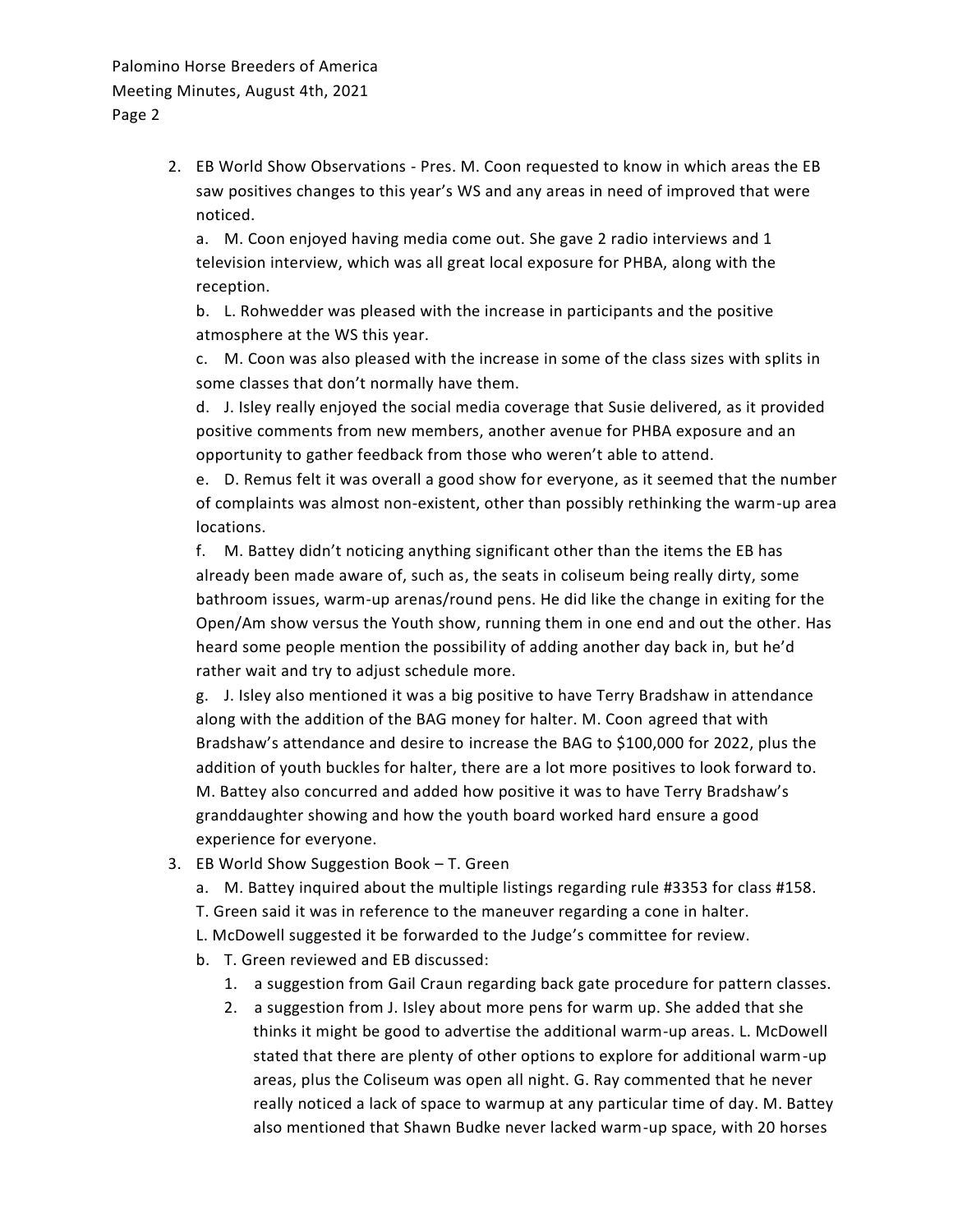> at the show, but the re-addition of the round pen to the bottom barn made a lot of people happy.

- 3. a suggestion to have different Reining patterns for their divisions. M. Coon is working on ideas to encourage more reining participants that might make utilizing different patterns more worthwhile and efficient.
- 4. Other EB Suggestions/Observations
	- a. Trail Equipment
		- 1. L. McDowell would like the EB to consider PHBA purchasing its own trail equipment and 24 foot tag-along trailer to store and haul the Trail and office equipment necessary for the World Show, rather than renting it because the Uhaul rental and process of obtaining the Uhaul can be costly and time consuming. She also believes it may be possible for a lot of that equipment to be donated to PHBA, rather than purchased. She would also like to make sure the appropriate Ranch Trail equipment be purchased (or rented, if not purchased) so that PHBA does not go against its own rule book.
		- 2. M. Battey inquired about putting out bids to rent Trail items and course set up. G. Ray said the POA association was the only ones they could find at the time. He asked T. Green about current Trail equipment stored at the office and she said there are some logs there.
		- 3. L. McDowell does not believe it would be a huge expense, but at more than \$2200 in rental fees, it would better benefit PHBA to own the equipment with the potential to profit by renting it out to other associations and not be reliant on anyone else. T. Green said the Trail equipment only costs \$750, but some of the additional rental expenses are included in the \$2,200 dollar rental total

shown on the preliminary P&L. L. McDowell will get an estimate together for purchasing equipment.

- 4. M. Battey would also like 3-4 bids gathered for someone to come setup the Trail courses. G. Ray commented that over the past couple of years they have not yet been able to locate someone to do that in central Illinois. L. McDowell said that's the reason they rented from POA, but unfortunately there were not enough logs on the trailer to set both Trail and Ranch Trail at the same time when held on the same day, plus there wasn't any equipment to fit the requirements for the Ranch Trail obstacles.
- b. M. Coon mentioned that hard lunch breaks have been requested. L. McDowell suggested leaving schedule as is, due to unknown class sizes and time needed to complete but trying to let people know within about an hour of when a lunch break will be scheduled.
- c. In regard to time management, there was an inquiry about a possible change in procedure, which was discussed. It was suggested the Tri-Chairs discuss this with photographer.